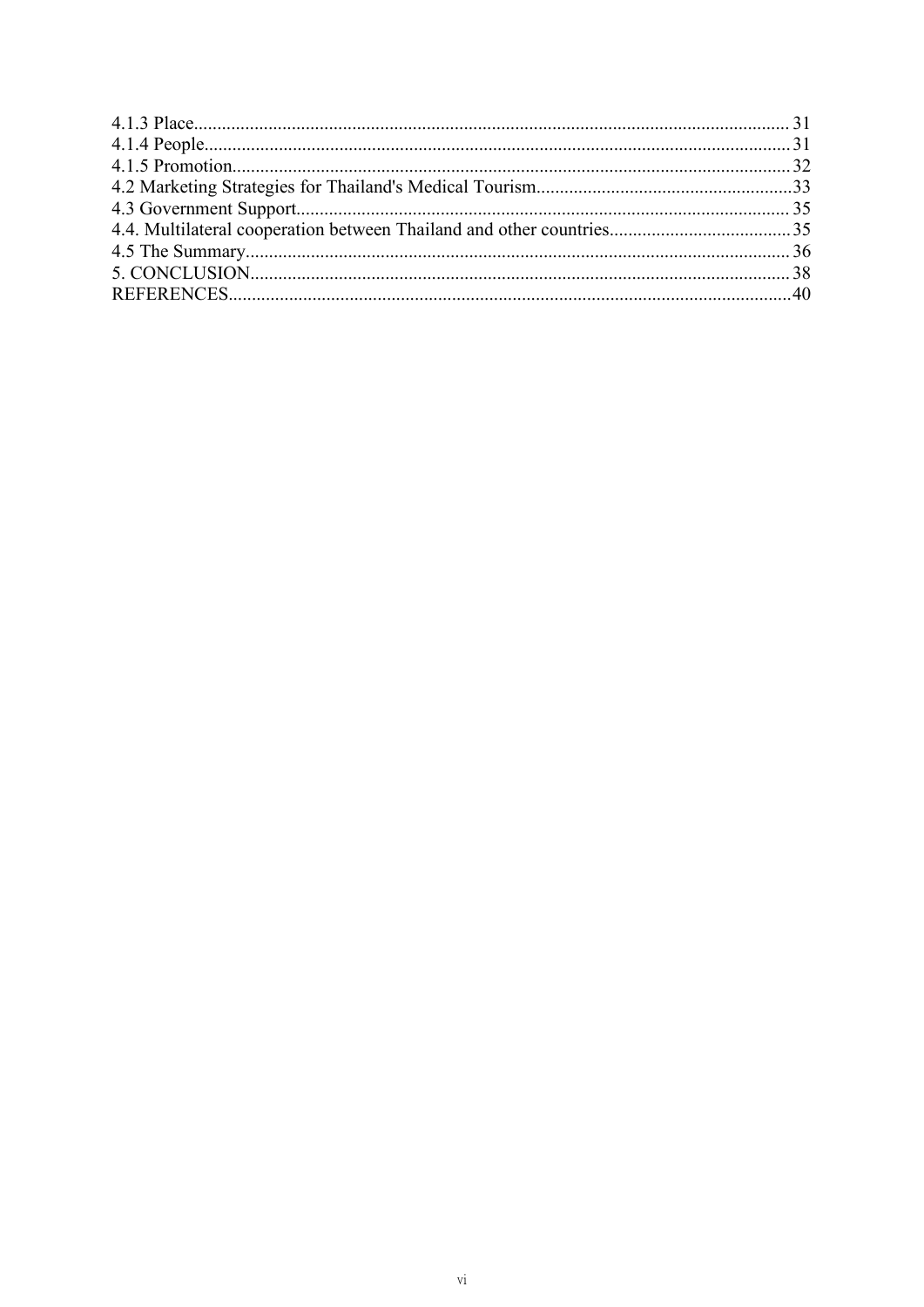## <span id="page-2-0"></span>**LIST OF FIGURES**

| Figure 2.2.2 The medical tourism market scale of Southeast Asia Source: The Boston           |  |
|----------------------------------------------------------------------------------------------|--|
|                                                                                              |  |
|                                                                                              |  |
|                                                                                              |  |
| Figure 3.3 Number of foreign patients coming to Thailand for medical tourism 14              |  |
|                                                                                              |  |
| Figure 3.5 Percentage of foreign patients travelling to Thailand for medical tourism in 2012 |  |
|                                                                                              |  |
|                                                                                              |  |